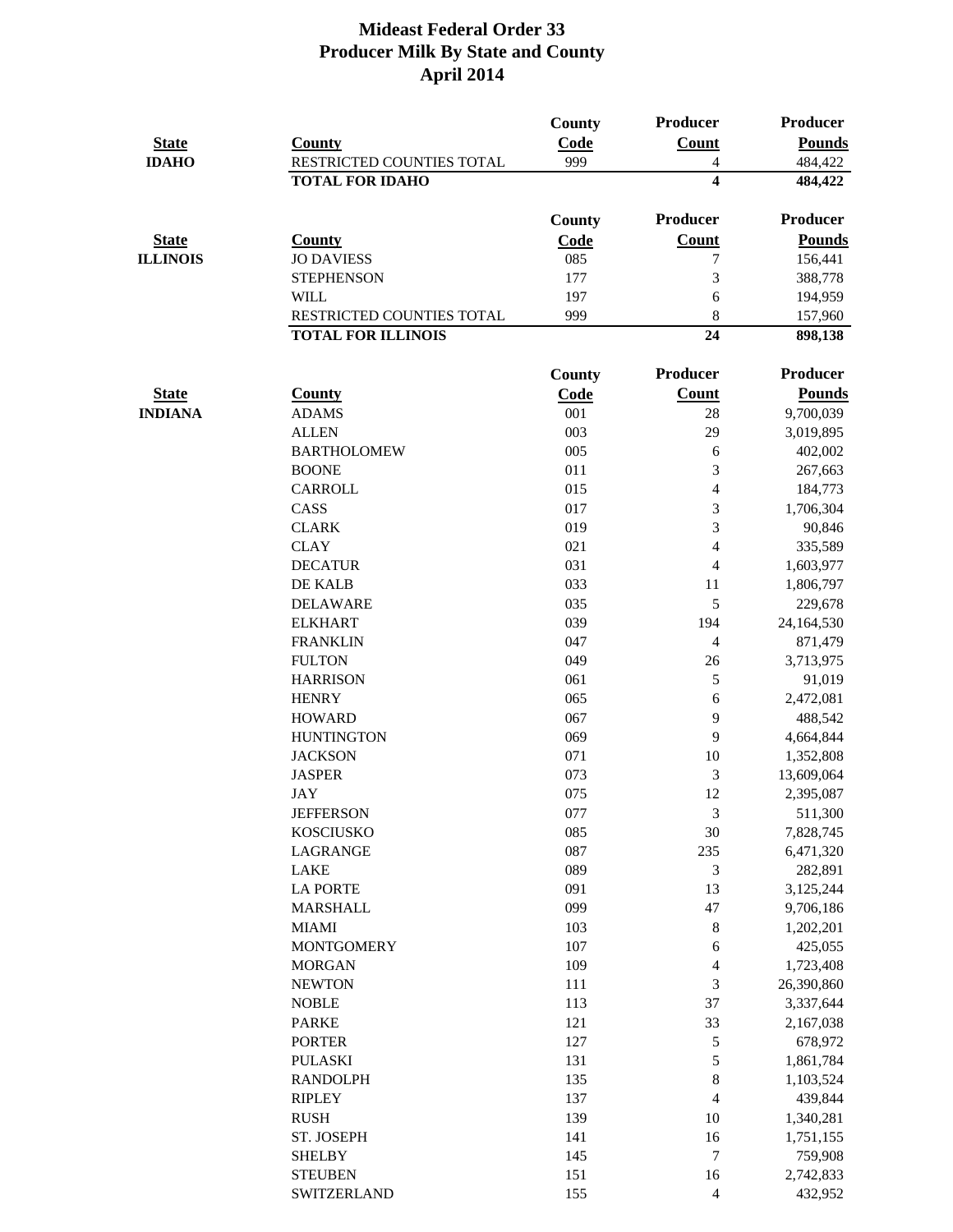|                                 |                           | <b>County</b> | Producer          | <b>Producer</b>   |
|---------------------------------|---------------------------|---------------|-------------------|-------------------|
| <b>State</b>                    | <b>County</b>             | Code          | <b>Count</b>      | <b>Pounds</b>     |
| <b>INDIANA</b>                  | <b>WABASH</b>             | 169           | 15                | 3,923,291         |
|                                 | <b>WASHINGTON</b>         | 175           | 7                 | 505,716           |
|                                 | <b>WAYNE</b>              | 177           | 67                | 5,838,477         |
|                                 | <b>WELLS</b>              | 179           | 12                | 7,250,637         |
|                                 | <b>WHITE</b>              | 181           | 3                 | 290,420           |
|                                 | <b>WHITLEY</b>            | 183           | 10                | 2,064,446         |
|                                 | RESTRICTED COUNTIES TOTAL | 999           | 29                | 6,671,432         |
|                                 | <b>TOTAL FOR INDIANA</b>  |               | 1,018             | 173,998,556       |
|                                 |                           | <b>County</b> | Producer          | Producer          |
| <b>State</b>                    | <b>County</b>             | Code          | <b>Count</b>      | <b>Pounds</b>     |
| <b>IOWA</b>                     | <b>DUBUQUE</b>            | 061           | 8                 | 100,249           |
|                                 | RESTRICTED COUNTIES TOTAL | 999           | $\overline{2}$    | 52,593            |
|                                 | <b>TOTAL FOR IOWA</b>     |               | 10                | 152,842           |
|                                 |                           | County        | Producer          | <b>Producer</b>   |
|                                 |                           |               |                   |                   |
| <b>State</b>                    | <b>County</b>             | <b>Code</b>   | <b>Count</b>      | <b>Pounds</b>     |
| <b>KENTUCKY</b>                 | <b>CHRISTIAN</b>          | 047           | $\tau$            | 92,487            |
|                                 | <b>FLEMING</b>            | 069           | 9                 | 649,328           |
|                                 | <b>HARRISON</b>           | 097           | 3                 | 89,609            |
|                                 | <b>MASON</b>              | 161           | 6                 | 267,454           |
|                                 | <b>ROBERTSON</b>          | 201           | 5                 | 171,839           |
|                                 | <b>TODD</b>               | 219           | $\overline{7}$    | 319,905           |
|                                 | <b>TRIGG</b>              | 221           | 5                 | 48,041            |
|                                 | RESTRICTED COUNTIES TOTAL | 999           | 9                 | 284,623           |
|                                 | <b>TOTAL FOR KENTUCKY</b> |               | 51                | 1,923,286         |
|                                 |                           | <b>County</b> | Producer          | <b>Producer</b>   |
| <b>State</b>                    | <b>County</b>             | <b>Code</b>   | <b>Count</b>      | <b>Pounds</b>     |
| <b>MARYLAND</b>                 | 1/ GARRETT                | 023           | 38                | 2,663,552         |
| 1/ Includes Restricted Counties | <b>TOTAL FOR MARYLAND</b> |               | 38                | 2,663,552         |
|                                 |                           | <b>County</b> | Producer          | <b>Producer</b>   |
| <b>State</b>                    | <b>County</b>             | Code          | <b>Count</b>      | <b>Pounds</b>     |
| 2/ MASSACHUSETTS                | <b>RESTRICTED</b>         |               | <b>RESTRICTED</b> | <b>RESTRICTED</b> |
|                                 |                           | <b>County</b> | Producer          | <b>Producer</b>   |
| <b>State</b>                    | <b>County</b>             | Code          | <b>Count</b>      | <b>Pounds</b>     |
| <b>MICHIGAN</b>                 | <b>ALCONA</b>             | 001           | 8                 | 266,983           |
|                                 | <b>ALLEGAN</b>            | 005           | 70                | 31,608,893        |
|                                 | <b>ALPENA</b>             | 007           | 33                | 2,143,271         |
|                                 | <b>ANTRIM</b>             | 009           | $\overline{4}$    | 1,038,135         |
|                                 | <b>ARENAC</b>             | 011           | 23                | 7,830,311         |
|                                 | <b>BARAGA</b>             | 013           | $\overline{4}$    | 403,914           |
|                                 | <b>BARRY</b>              | 015           | 32                | 27,326,191        |
|                                 | <b>BAY</b>                | 017           | $\tau$            | 1,827,378         |
|                                 | <b>BERRIEN</b>            | 021           | 8                 | 3,375,433         |
|                                 | <b>BRANCH</b>             | 023           | 25                | 4,203,955         |
|                                 | <b>CALHOUN</b>            | 025           | 21                | 9,190,588         |
|                                 | CASS                      | 027           | 6                 | 152,383           |
|                                 | <b>CHARLEVOIX</b>         | 029           | $\mathfrak s$     | 1,011,950         |
|                                 | <b>CHEBOYGAN</b>          | 031           | 5                 | 882,481           |
|                                 | <b>CHIPPEWA</b>           | 033           | 9                 | 517,889           |
|                                 | <b>CLARE</b>              | 035           | $27\,$            | 1,895,268         |
|                                 | <b>CLINTON</b>            | 037           | 63                | 57,975,672        |
|                                 |                           |               |                   |                   |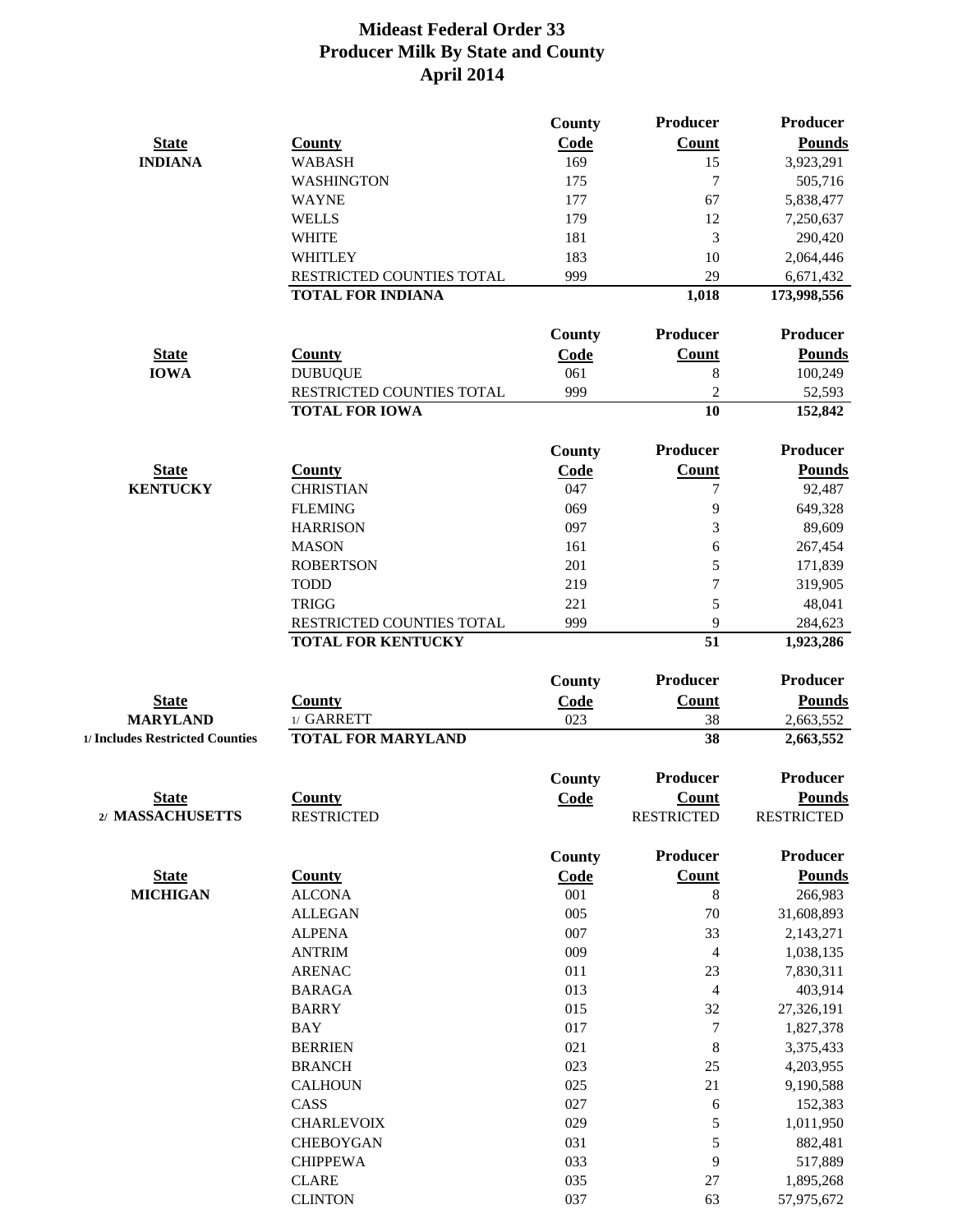|                  |                            | <b>County</b> | <b>Producer</b> | Producer      |
|------------------|----------------------------|---------------|-----------------|---------------|
| <b>State</b>     | <b>County</b>              | Code          | <b>Count</b>    | <b>Pounds</b> |
| <b>MICHIGAN</b>  | <b>DELTA</b>               | 041           | 9               | 389,389       |
|                  | <b>EATON</b>               | 045           | 26              | 2,586,846     |
|                  | <b>EMMET</b>               | 047           | $\overline{4}$  | 452,329       |
|                  | <b>GENESEE</b>             | 049           | $\tau$          | 2,147,560     |
|                  | <b>GLADWIN</b>             | 051           | 10              | 1,189,075     |
|                  | <b>GRAND TRAVERSE</b>      | 055           | $\overline{4}$  | 261,107       |
|                  | <b>GRATIOT</b>             | 057           | 36              | 43,620,881    |
|                  | <b>HILLSDALE</b>           | 059           | 37              | 4,969,745     |
|                  | <b>HURON</b>               | 063           | 83              | 73,099,618    |
|                  | <b>INGHAM</b>              | 065           | 27              | 9,241,397     |
|                  | <b>IONIA</b>               | 067           | 53              | 34,453,770    |
|                  | <b>IOSCO</b>               | 069           | 12              | 730,841       |
|                  | <b>ISABELLA</b>            | 073           | 41              | 11,256,958    |
|                  | <b>JACKSON</b>             | 075           | 21              | 5,517,220     |
|                  | <b>KALAMAZOO</b>           | 077           | 6               | 10,119,507    |
|                  | <b>KENT</b>                | 081           | 35              | 12,452,442    |
|                  | <b>LAPEER</b>              | 087           | 29              | 3,560,879     |
|                  | <b>LEELANAU</b>            | 089           | $\overline{4}$  | 222,944       |
|                  | <b>LENAWEE</b>             | 091           | 29              | 17,560,470    |
|                  | <b>LIVINGSTON</b>          | 093           | 12              | 2,734,349     |
|                  | <b>MACKINAC</b>            | 097           | $\mathfrak{S}$  | 878,484       |
|                  | <b>MACOMB</b>              | 099           | 9               | 506,170       |
|                  | <b>MASON</b>               | 105           | 16              | 1,777,482     |
|                  | <b>MECOSTA</b>             | 107           | 28              | 5,554,120     |
|                  | <b>MENOMINEE</b>           | 109           | 15              | 1,063,301     |
|                  | <b>MIDLAND</b>             | 111           | 3               | 1,350,089     |
|                  | <b>MISSAUKEE</b>           | 113           | 46              | 25,993,627    |
|                  | <b>MONROE</b>              | 115           | $\mathfrak{S}$  | 756,802       |
|                  | <b>MONTCALM</b>            | 117           | 56              | 17,805,079    |
|                  | <b>MONTMORENCY</b>         | 119           | 8               | 620,147       |
|                  | <b>MUSKEGON</b>            | 121           | 18              | 16,839,068    |
|                  | <b>NEWAYGO</b>             | 123           | 57              | 17,716,460    |
|                  | <b>OCEANA</b>              | 127           | $8\,$           | 845,213       |
|                  | <b>OGEMAW</b>              | 129           | 41              | 10,932,746    |
|                  | <b>OSCEOLA</b>             | 133           | 41              | 10,703,635    |
|                  | <b>OSCODA</b>              | 135           | 12              | 600,958       |
|                  | <b>OTTAWA</b>              | 139           | 63              | 50,330,759    |
|                  | PRESQUE ISLE               | 141           | $\tau$          | 758,620       |
|                  | <b>SAGINAW</b>             | 145           | 17              | 4,866,383     |
|                  | <b>ST. CLAIR</b>           | 147           | 13              | 2,166,537     |
|                  | ST. JOSEPH                 | 149           | 29              | 8,996,163     |
|                  | <b>SANILAC</b>             | 151           | 115             | 36,663,982    |
|                  | <b>SHIAWASSEE</b>          | 155           | 17              | 5,348,292     |
|                  | <b>TUSCOLA</b>             | 157           | 39              | 15,908,091    |
|                  | <b>VAN BUREN</b>           | 159           | 11              | 4,064,509     |
|                  | <b>WASHTENAW</b>           | 161           | 23              | 4,063,018     |
|                  | <b>WEXFORD</b>             | 165           | 12              | 565,361       |
|                  | RESTRICTED COUNTIES TOTAL  | 999           | 12              | 1,029,803     |
|                  | <b>TOTAL FOR MICHIGAN</b>  |               | 1,561           | 636,922,921   |
|                  |                            | <b>County</b> | <b>Producer</b> | Producer      |
| <b>State</b>     | <b>County</b>              | <b>Code</b>   | <b>Count</b>    | <b>Pounds</b> |
| <b>MINNESOTA</b> | <b>STEARNS</b>             | 145           | $\mathfrak{S}$  | 114,584       |
|                  | RESTRICTED COUNTIES TOTAL  | 999           | 5               | 243,922       |
|                  | <b>TOTAL FOR MINNESOTA</b> |               | 10              | 358,506       |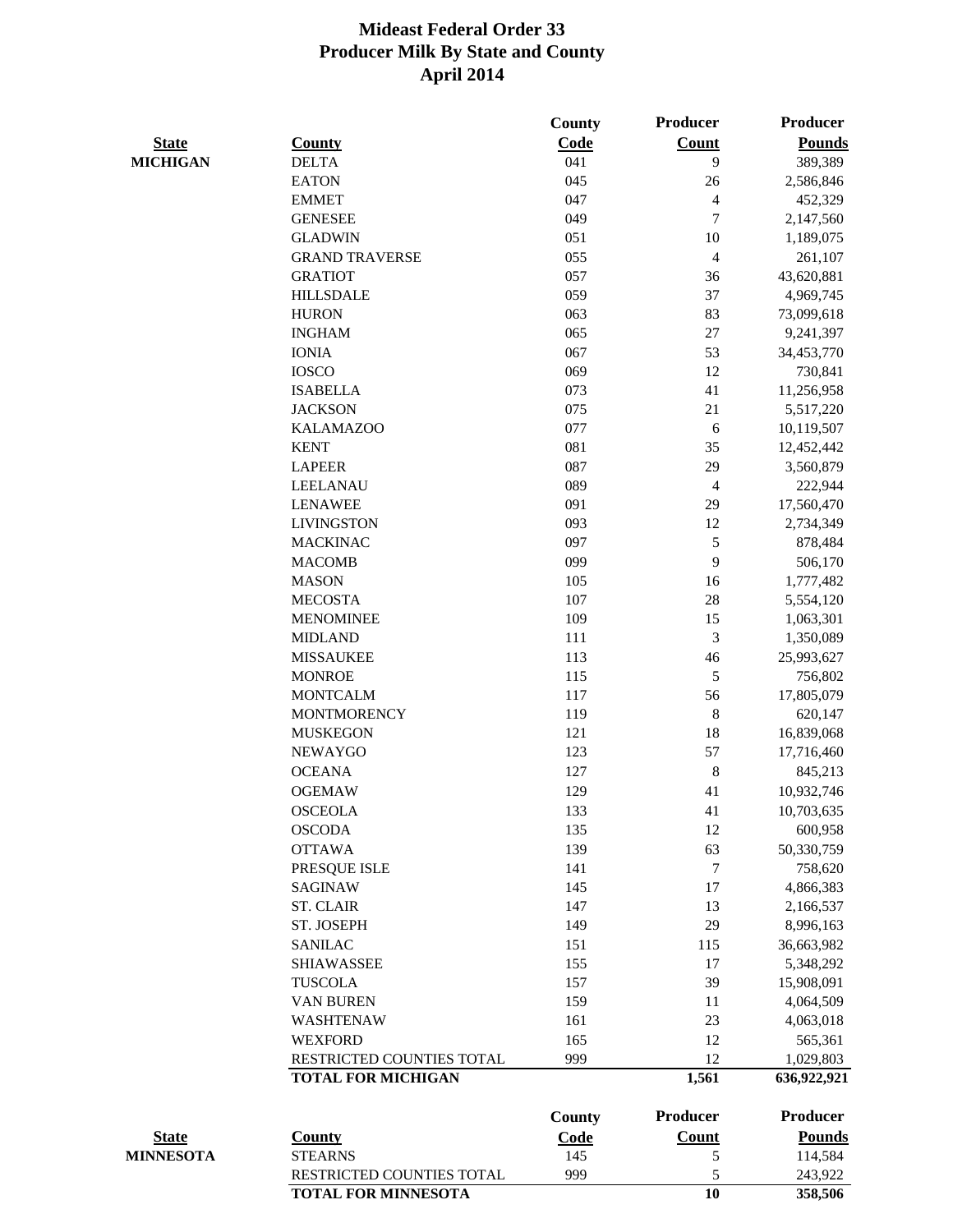|                                 |                                                        | County        | Producer                | <b>Producer</b>          |
|---------------------------------|--------------------------------------------------------|---------------|-------------------------|--------------------------|
| <b>State</b>                    | <b>County</b>                                          | Code          | <b>Count</b>            | <b>Pounds</b>            |
| <b>MISSOURI</b>                 | 1/MORGAN                                               | 141           | $\mathfrak{S}$          | 14,965                   |
| 1/ Includes Restricted Counties | <b>TOTAL FOR MISSOURI</b>                              |               | $\overline{\mathbf{5}}$ | 14,965                   |
|                                 |                                                        |               |                         |                          |
|                                 |                                                        | County        | Producer                | <b>Producer</b>          |
| <b>State</b>                    | <b>County</b>                                          | Code          | <b>Count</b>            | <b>Pounds</b>            |
| <b>NEW YORK</b>                 | <b>CATTARAUGUS</b>                                     | 009           | 62                      | 18,088,188               |
|                                 | <b>CHAUTAUQUA</b>                                      | 013           | 167                     | 27,338,529               |
|                                 | <b>ERIE</b>                                            | 029           | 11                      | 2,878,256                |
|                                 | <b>GENESEE</b>                                         | 037           | 5                       | 4,263,099                |
|                                 | <b>LIVINGSTON</b>                                      | 051           | $\overline{7}$          | 5,457,100                |
|                                 | <b>WYOMING</b>                                         | 121           | 27                      | 35,913,864               |
|                                 | RESTRICTED COUNTIES TOTAL<br><b>TOTAL FOR NEW YORK</b> | 999           | 7<br>286                | 7,358,450<br>101,297,486 |
|                                 |                                                        |               |                         |                          |
|                                 |                                                        | <b>County</b> | <b>Producer</b>         | <b>Producer</b>          |
| <b>State</b>                    | <b>County</b>                                          | <b>Code</b>   | <b>Count</b>            | <b>Pounds</b>            |
| 2/ NORTH CAROLINA               | <b>RESTRICTED</b>                                      |               | <b>RESTRICTED</b>       | <b>RESTRICTED</b>        |
|                                 |                                                        | <b>County</b> | Producer                | <b>Producer</b>          |
| <b>State</b>                    | <b>County</b>                                          | Code          | <b>Count</b>            | <b>Pounds</b>            |
| <b>OHIO</b>                     | <b>ADAMS</b>                                           | 001           | 23                      | 1,785,411                |
|                                 | <b>ALLEN</b>                                           | 003           | 5                       | 1,236,353                |
|                                 | <b>ASHLAND</b>                                         | 005           | 49                      | 13,352,664               |
|                                 | <b>ASHTABULA</b>                                       | 007           | 38                      | 6,206,046                |
|                                 | <b>ATHENS</b>                                          | 009           | 13                      | 897,974                  |
|                                 | <b>AUGLAIZE</b>                                        | 011           | 44                      | 6,109,458                |
|                                 | <b>BELMONT</b>                                         | 013           | 15                      | 1,130,082                |
|                                 | <b>BROWN</b>                                           | 015           | 11                      | 756,747                  |
|                                 | <b>BUTLER</b>                                          | 017           | $\overline{4}$          | 327,709                  |
|                                 | CARROLL                                                | 019           | 30                      | 2,409,028                |
|                                 | <b>CHAMPAIGN</b>                                       | 021           | 15                      | 1,584,281                |
|                                 | <b>CLARK</b>                                           | 023           |                         |                          |
|                                 | <b>CLINTON</b>                                         | 027           | $\overline{4}$<br>6     | 7,362,205<br>500,719     |
|                                 | <b>COLUMBIANA</b>                                      | 029           | 83                      | 14,050,017               |
|                                 | <b>COSHOCTON</b>                                       | 031           | 28                      |                          |
|                                 | <b>CRAWFORD</b>                                        | 033           | 9                       | 2,686,399                |
|                                 | <b>DARKE</b>                                           | 037           | 50                      | 2,625,945<br>13,697,850  |
|                                 | <b>DEFIANCE</b>                                        | 039           | 12                      | 7,983,856                |
|                                 | <b>DELAWARE</b>                                        | 041           | $\overline{4}$          |                          |
|                                 |                                                        |               |                         | 319,791                  |
|                                 | <b>FAIRFIELD</b>                                       | 045           | 9                       | 585,211                  |
|                                 | <b>FAYETTE</b>                                         | 047           | $\overline{4}$          | 596,229                  |
|                                 | <b>FULTON</b>                                          | 051           | 11                      | 2,381,684                |
|                                 | <b>GALLIA</b>                                          | 053           | $\tau$                  | 544,074                  |
|                                 | <b>GEAUGA</b>                                          | 055           | 61                      | 4,663,109                |
|                                 | <b>GREENE</b>                                          | 057           | 6                       | 1,051,743                |
|                                 | <b>GUERNSEY</b>                                        | 059           | $\,8\,$                 | 637,424                  |
|                                 | <b>HANCOCK</b>                                         | 063           | 3                       | 1,083,188                |
|                                 | <b>HARDIN</b>                                          | 065           | 10                      | 12,246,172               |
|                                 | <b>HARRISON</b>                                        | 067           | 13                      | 859,995                  |
|                                 | <b>HENRY</b>                                           | 069           | 10                      | 3,419,972                |
|                                 | <b>HIGHLAND</b>                                        | 071           | 33                      | 2,449,751                |
|                                 | <b>HOLMES</b>                                          | 075           | 169                     | 15,021,820               |
|                                 | <b>HURON</b>                                           | 077           | 52                      | 6,259,237                |
|                                 | <b>JACKSON</b>                                         | 079           | 6                       | 171,240                  |
|                                 | <b>JEFFERSON</b>                                       | 081           | $\overline{7}$          | 771,969                  |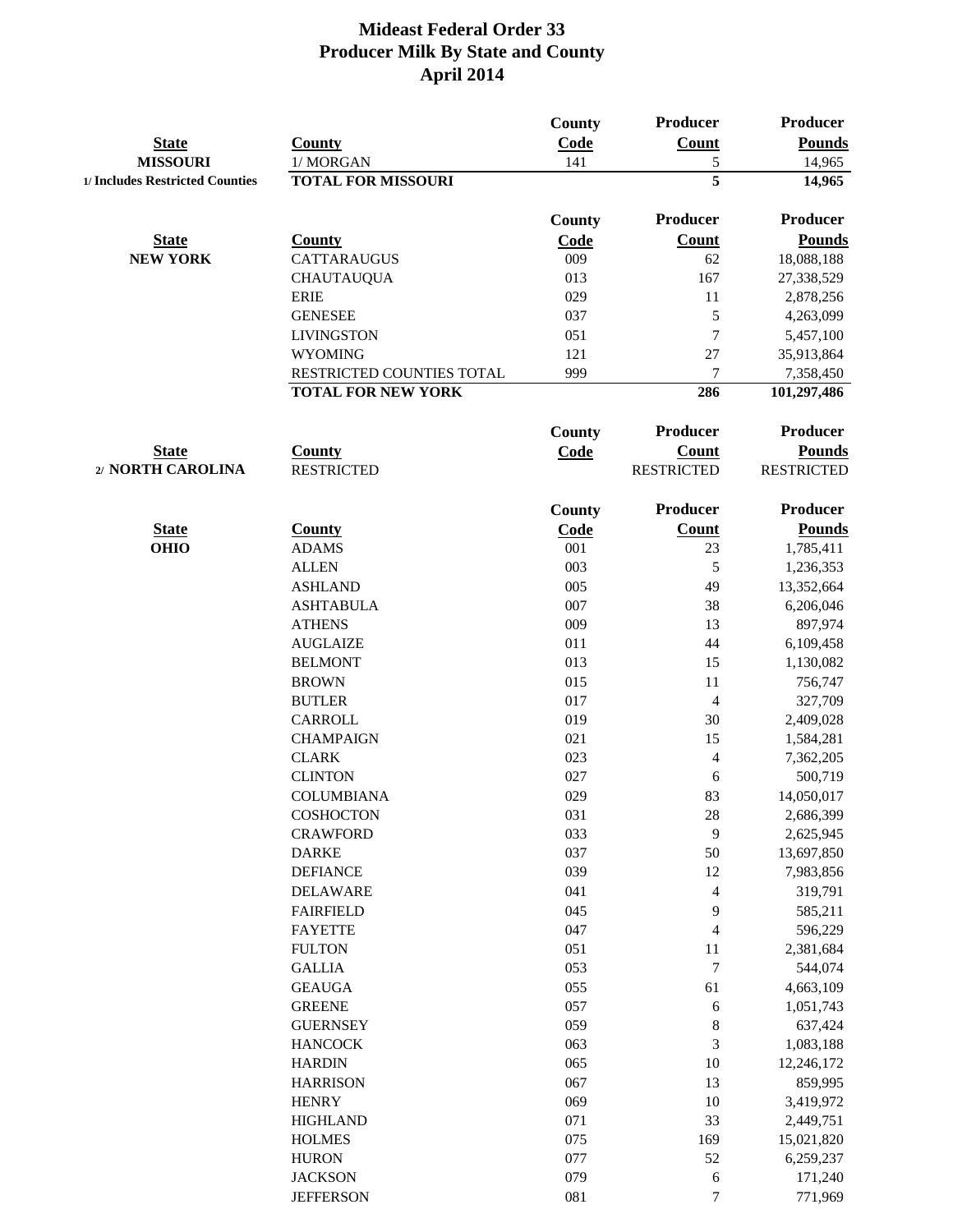|              |                           | <b>County</b> | <b>Producer</b> | <b>Producer</b> |
|--------------|---------------------------|---------------|-----------------|-----------------|
| <b>State</b> | <b>County</b>             | Code          | <b>Count</b>    | <b>Pounds</b>   |
| <b>OHIO</b>  | <b>KNOX</b>               | 083           | 30              | 8,384,948       |
|              | <b>LICKING</b>            | 089           | 13              | 4,589,140       |
|              | <b>LOGAN</b>              | 091           | 33              | 4,937,425       |
|              | <b>LORAIN</b>             | 093           | 18              | 1,918,498       |
|              | <b>MADISON</b>            | 097           | 12              | 8,619,418       |
|              | <b>MAHONING</b>           | 099           | 34              | 9,259,688       |
|              | <b>MARION</b>             | 101           | 6               | 3,127,517       |
|              | <b>MEDINA</b>             | 103           | 22              | 4,029,175       |
|              | <b>MEIGS</b>              | 105           | 6               | 707,114         |
|              | <b>MERCER</b>             | 107           | 111             | 29,762,777      |
|              | <b>MIAMI</b>              | 109           | 10              | 1,327,460       |
|              | <b>MONROE</b>             | 111           | 15              | 971,517         |
|              | <b>MORGAN</b>             | 115           | $\tau$          | 1,616,583       |
|              | <b>MORROW</b>             | 117           | $8\,$           | 2,637,904       |
|              | <b>MUSKINGUM</b>          | 119           | 17              | 1,308,457       |
|              | <b>PAULDING</b>           | 125           | $8\,$           | 15,228,331      |
|              | <b>PERRY</b>              | 127           | 3               | 405,107         |
|              | <b>PICKAWAY</b>           | 129           | 9               | 2,732,300       |
|              | <b>PIKE</b>               | 131           | 9               | 698,158         |
|              | <b>PORTAGE</b>            | 133           | 15              | 3,164,325       |
|              | <b>PREBLE</b>             | 135           | 10              | 1,223,174       |
|              | <b>PUTNAM</b>             | 137           | 13              | 6,157,584       |
|              | <b>RICHLAND</b>           | 139           | 108             | 11,859,442      |
|              | <b>ROSS</b>               | 141           | 9               | 587,701         |
|              | <b>SANDUSKY</b>           | 143           | 6               | 443,443         |
|              | <b>SCIOTO</b>             | 145           | 3               | 321,837         |
|              | <b>SENECA</b>             | 147           | $\overline{7}$  | 943,277         |
|              | <b>SHELBY</b>             | 149           | 49              | 8,612,079       |
|              | <b>STARK</b>              | 151           | 79              | 16,326,234      |
|              | <b>TRUMBULL</b>           | 155           | 30              | 4,604,590       |
|              | TUSCARAWAS                | 157           | 112             | 8,206,402       |
|              | <b>UNION</b>              | 159           | $8\,$           | 1,008,428       |
|              | <b>VAN WERT</b>           | 161           | 8               | 2,357,614       |
|              | <b>WASHINGTON</b>         | 167           | 18              | 2,999,193       |
|              | <b>WAYNE</b>              | 169           | 240             | 55,994,926      |
|              | <b>WILLIAMS</b>           | 171           | 5               | 8,353,183       |
|              | <b>WOOD</b>               | 173           | $\overline{4}$  | 6,784,312       |
|              | <b>WYANDOT</b>            | 175           | $\overline{7}$  | 772,784         |
|              | RESTRICTED COUNTIES TOTAL | 999           | 16              | 1,647,133       |
|              | <b>TOTAL FOR OHIO</b>     |               | 1,970           | 382,394,531     |
|              |                           |               |                 |                 |
|              |                           | <b>County</b> | <b>Producer</b> | <b>Producer</b> |
| <b>State</b> | <b>County</b>             | Code          | <b>Count</b>    | <b>Pounds</b>   |
| PENNSYLVANIA | <b>ARMSTRONG</b>          | 005           | 29              | 3,874,677       |
|              | <b>BEAVER</b>             | 007           | 27              | 1,868,659       |
|              | <b>BEDFORD</b>            | 009           | 3               | 299,899         |
|              | <b>BLAIR</b>              | 013           | 9               | 2,283,153       |
|              | <b>BRADFORD</b>           | 015           | 26              | 887,400         |
|              | <b>BUTLER</b>             | 019           | 33              | 3,786,658       |
|              | <b>CAMBRIA</b>            | 021           | 9               | 1,454,881       |
|              | <b>CENTRE</b>             | 027           | 16              | 962,064         |
|              | <b>CLARION</b>            | 031           | 27              | 3,312,026       |
|              | <b>CLEARFIELD</b>         | 033           | 13              | 1,121,140       |
|              | <b>CLINTON</b>            | 035           | 17              | 1,129,732       |
|              | <b>CRAWFORD</b>           | 039           | 142             | 20,104,856      |
|              |                           |               |                 |                 |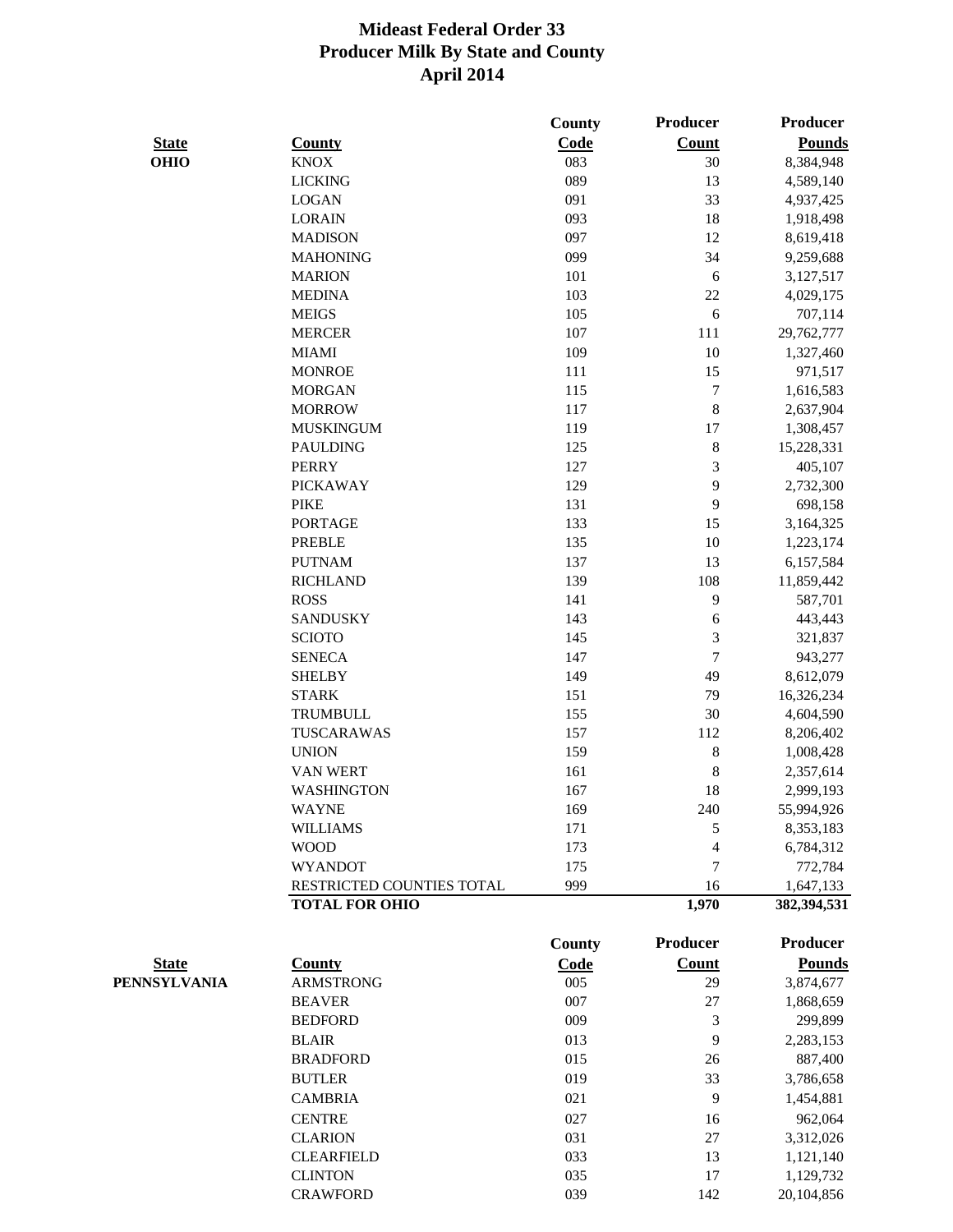|                      |                               | <b>County</b> | Producer          | <b>Producer</b>   |
|----------------------|-------------------------------|---------------|-------------------|-------------------|
| <b>State</b>         | <b>County</b>                 | Code          | <b>Count</b>      | <b>Pounds</b>     |
| <b>PENNSYLVANIA</b>  | <b>ELK</b>                    | 047           | 8                 | 578,136           |
|                      | <b>ERIE</b>                   | 049           | 71                | 5,855,417         |
|                      | <b>FAYETTE</b>                | 051           | 27                | 3,081,256         |
|                      | <b>FOREST</b>                 | 053           | 3                 | 188,979           |
|                      | <b>HUNTINGDON</b>             | 061           | 6                 | 9,106,837         |
|                      | <b>INDIANA</b>                | 063           | 59                | 8,158,192         |
|                      | <b>JEFFERSON</b>              | 065           | 32                | 2,140,955         |
|                      | <b>JUNIATA</b>                | 067           | 3                 | 51,568            |
|                      | <b>LAWRENCE</b>               | 073           | 39                | 6,536,733         |
|                      | <b>MERCER</b>                 | 085           | 75                | 8,047,802         |
|                      | <b>SOMERSET</b>               | 111           | 83                | 4,844,230         |
|                      | <b>SULLIVAN</b>               | 113           | 5                 | 117,723           |
|                      | <b>TIOGA</b>                  | 117           | 4                 | 129,135           |
|                      | <b>VENANGO</b>                | 121           | 6                 | 779,520           |
|                      | <b>WARREN</b>                 | 123           | 35                | 3,853,145         |
|                      | <b>WASHINGTON</b>             | 125           | 27                | 2,647,011         |
|                      | <b>WESTMORELAND</b>           | 129           | 52                | 6,591,716         |
|                      | RESTRICTED COUNTIES TOTAL     | 999           | 9                 | 802,949           |
|                      | <b>TOTAL FOR PENNSYLVANIA</b> |               | 895               | 104,596,449       |
|                      |                               | <b>County</b> | Producer          | Producer          |
| <b>State</b>         | <b>County</b>                 |               | <b>Count</b>      | <b>Pounds</b>     |
| 2/ TENNESSEE         | <b>RESTRICTED</b>             | Code          | <b>RESTRICTED</b> | <b>RESTRICTED</b> |
|                      |                               |               |                   |                   |
|                      |                               | <b>County</b> | Producer          | Producer          |
| <b>State</b>         | County                        | Code          | Count             | <b>Pounds</b>     |
| 2/ TEXAS             | <b>RESTRICTED</b>             |               | <b>RESTRICTED</b> | <b>RESTRICTED</b> |
|                      |                               | <b>County</b> | <b>Producer</b>   | <b>Producer</b>   |
| <b>State</b>         | <b>County</b>                 | <b>Code</b>   | <b>Count</b>      | <b>Pounds</b>     |
| <b>VIRGINIA</b>      | <b>PITTSYLVANIA</b>           | 143           | 3                 | 149,277           |
|                      | RESTRICTED COUNTIES TOTAL     | 999           | 7                 | 3,105,299         |
|                      | <b>TOTAL FOR VIRGINIA</b>     |               | 10                | 3,254,576         |
|                      |                               |               |                   |                   |
|                      |                               | <b>County</b> | Producer          | <b>Producer</b>   |
| <b>State</b>         | <b>County</b>                 | Code          | Count             | <b>Pounds</b>     |
| <b>WEST VIRGINIA</b> | <b>JACKSON</b>                | 035           | 4                 | 331,890           |
|                      | <b>MASON</b>                  | 053           | 11                | 891,675           |
|                      | <b>OHIO</b>                   | 069           | 5                 | 182,485           |
|                      | <b>PRESTON</b>                | 077           | 5                 | 773,475           |
|                      | RESTRICTED COUNTIES TOTAL     | 999           | 18                | 763,230           |
|                      | TOTAL FOR WEST VIRGINIA       |               | 43                | 2,942,755         |